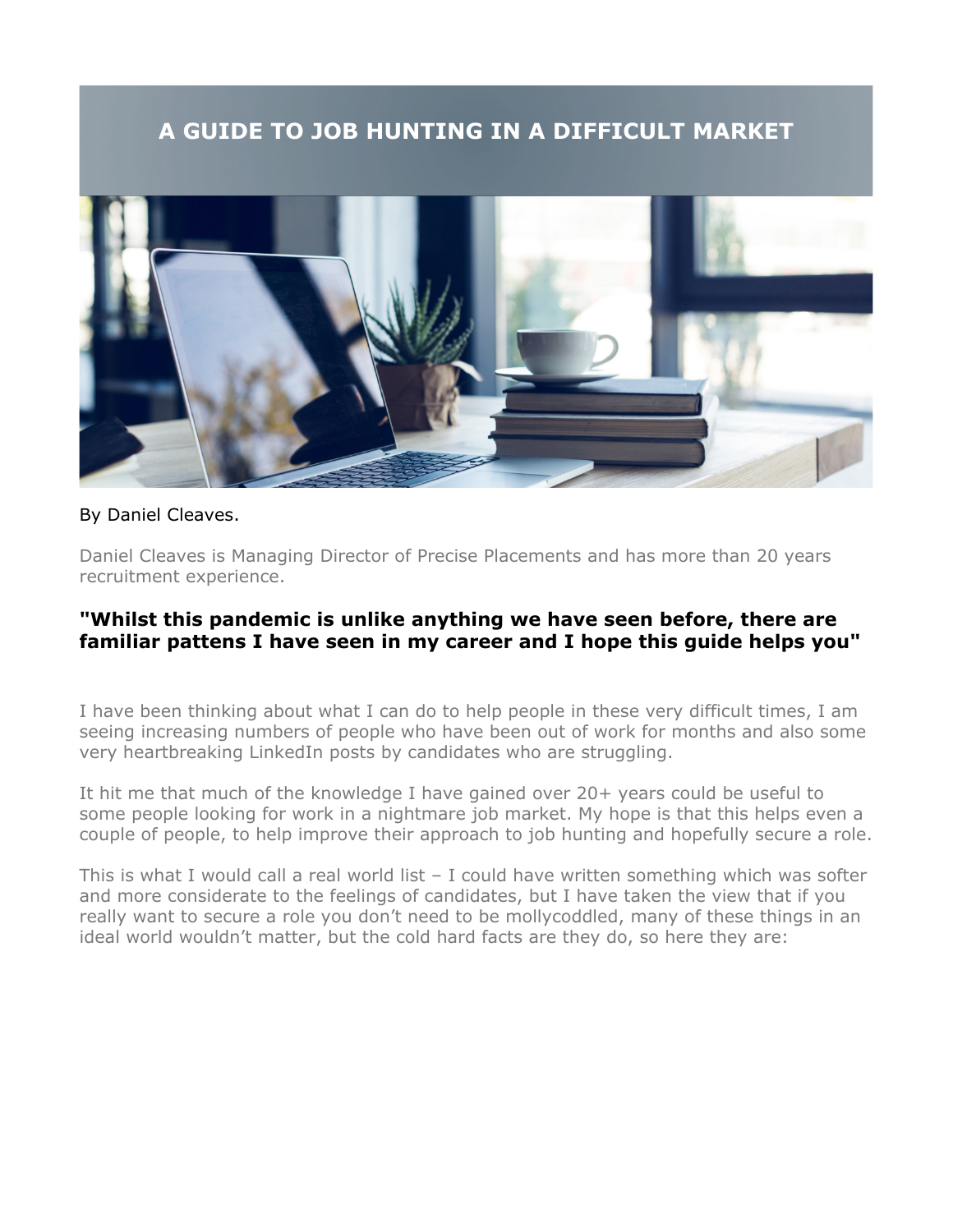1. Recruiters are currently getting hundreds of CVs per role – it is very difficult to cut through this noise as a candidate and the temptation is to send off ever more CVs in the belief getting more CV's sent out = more effort and therefore should vield more results. But the opposite is true, as a recruiter if you start to get the same CV for every single role it really has a diminishing effect and we start to ignore that person and their CV.

2. Due to the high volume of responses we don't advertise as much, if we get a really good role, we tend to go to the people we are already aware of – so how do you get on this list? Again, this comes back to not applying to too much, but identifying recruiters in your space and trying to build rapport with them. However dont just try to build rapport with every single recruiter out there, it's a waste of your time/ours and will see you bracketed as a nuisance.

3. A way to start to build a picture of who is a good contact for you is to build an excel spread sheet of roles you have seen, who the recruiter was, which agency they worked for etc. After a while a picture should form of recruiters it would be worth speaking with/ sending personal emails too as they are on your spreadsheet repeatedly.

4. If you are on Furlough/out of work use this time to really shine up your CV – I am still seeing far too many CVs of people who haven't worked in a few months with spelling mistakes, formatting issues and poor grammar, employers can and will dismiss your application due to these factors. (it's a buyer's market)

5. If you are a contractor looking to go perm, I would add story as to why – factor this into your profile. Line managers are receiving lots of contractors looking to get into perm right now. You need to try and set yourself apart.

Some reasons that work well are thinking about long term career, wanting to stay in a team longer term rather than moving on etc.

A reason to avoid is that the contract market is very turbulent so I think

permanent would be good right now, as the client will be worried you will leave as soon as the contract market picks up again.

6. Another CV tip, more so for contractors but also for some people with long CVs – review your CVs formatting and make it consistent throughout. Many people simply add their most recent role to the CV they have had for years and somewhere along the way it changes the style and formatting to the point the end format looks nothing like the beginning (like a CV version of Chinese whispers)

7. Can the CV be shorter? Does it say what you need it to on pages 1 and 2 … when we get hundreds of CVs now more than ever you need to get to the point quickly. We are not looking at pages 3,4, 5 and certainly not 9, 10 etc.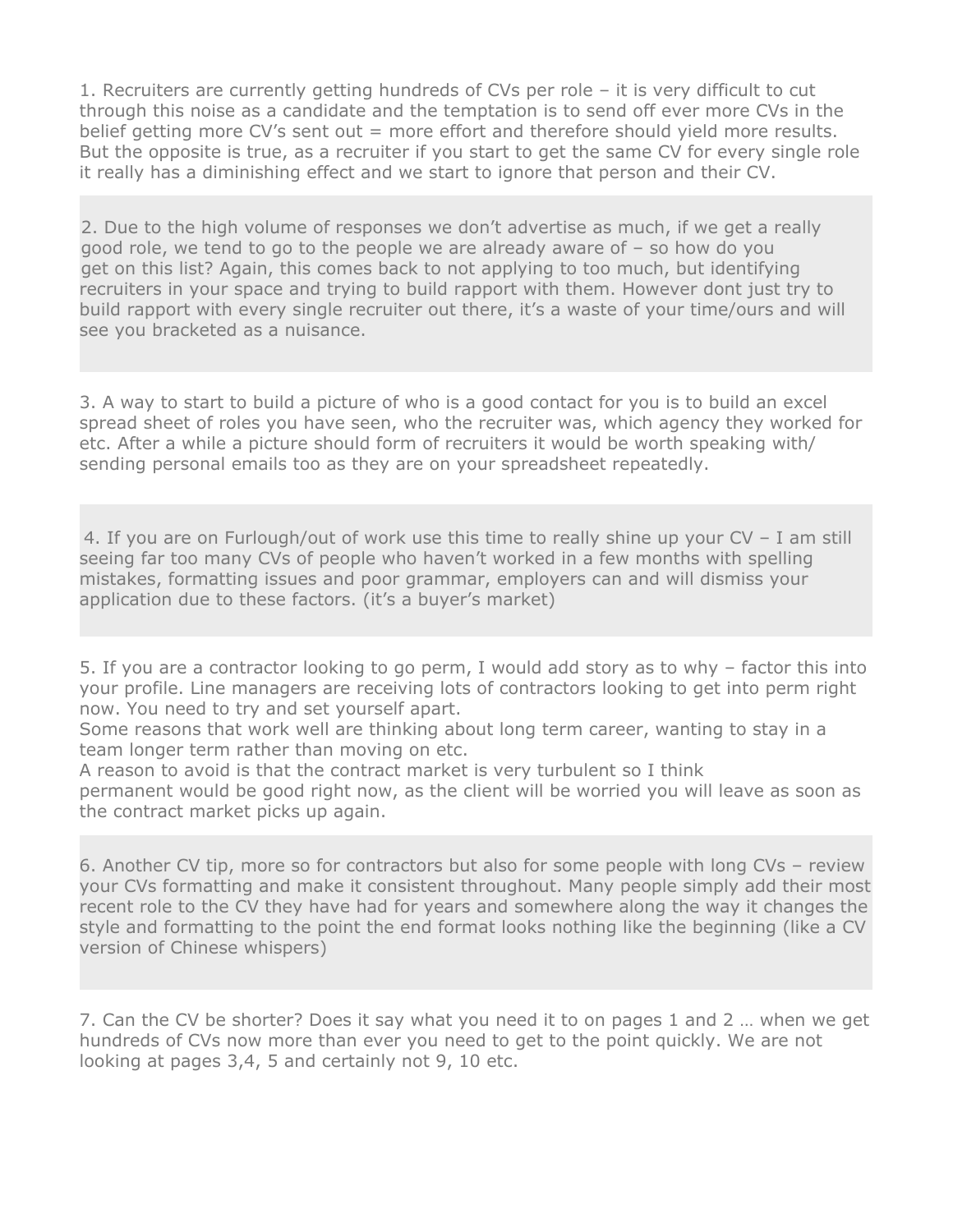## **TO DO LIST**

**8. DATES:** Double check all dates on your CV and whether they match up to your LinkedIn profile. Both us recruiters and line managers check this, we note if there are employers missing, discrepancies on dates and also look for any differences in job titles. .

**9. SOCIAL MEDIA:** Go through your settings on social media – are your settings private, have you made any inflammatory posts on anything public such as Twitter or LinkedIn etc I would be very honest with yourself about how you are online, backtrack through what you have been doing and delete whatever you need to. Treat this as an essential exercise.

**10. EXPECTATION MANAGEMENT:** I know this is a major issue for many candidates as its disheartening, but the cold truth is you won't get feedback on an application in this market if you can change your mindset to accept this, I believe it will enable you to cope better and help your mental health.

As a recruiter it is now a rarity to get feedback on a CV so we often have nothing to pass on.

If you do get feedback/update from a firm then it will be a nice bonus rather than feeling consistently let down. I can assure you I would love to get back to everyone, just as a matter of courtesy, but it is a logistical impossibility right now and I am sorry.

11. PHOTOS: If you are looking for work don't just make sure your LinkedIn has a nice pic, we will check Facebook/Instagram etc and so will clients… make sure all of your pics are something you don't mind an employer seeing (not you drunk in a field with a mate for example). I know this is shallow, but when we are looking for candidates in a buyer's market everyone is looking for all the boxes to be ticked.

If you insist on a photo on your CV, make it a good one that looks professional and is well taken.

**12. FORMAT:** Please don't put your CV in PDF format. Recruiters all have software which can convert a PDF to Word format so its not protected. But what you do run the risk of is the conversion to Word losing/changing your formatting - words are cut out, sentence structure changes shape etc. Its just not worth the risk, send a Word version for safety.

13. **CV TAILORING:** If you see a role you love and know you are perfect for make sure your CV reflects this, can you change your profile to mirror the description? Have you made sure the key skills they require that you have are very high up on your CV (Page 1 front and centre?!) Hammer that point home early.